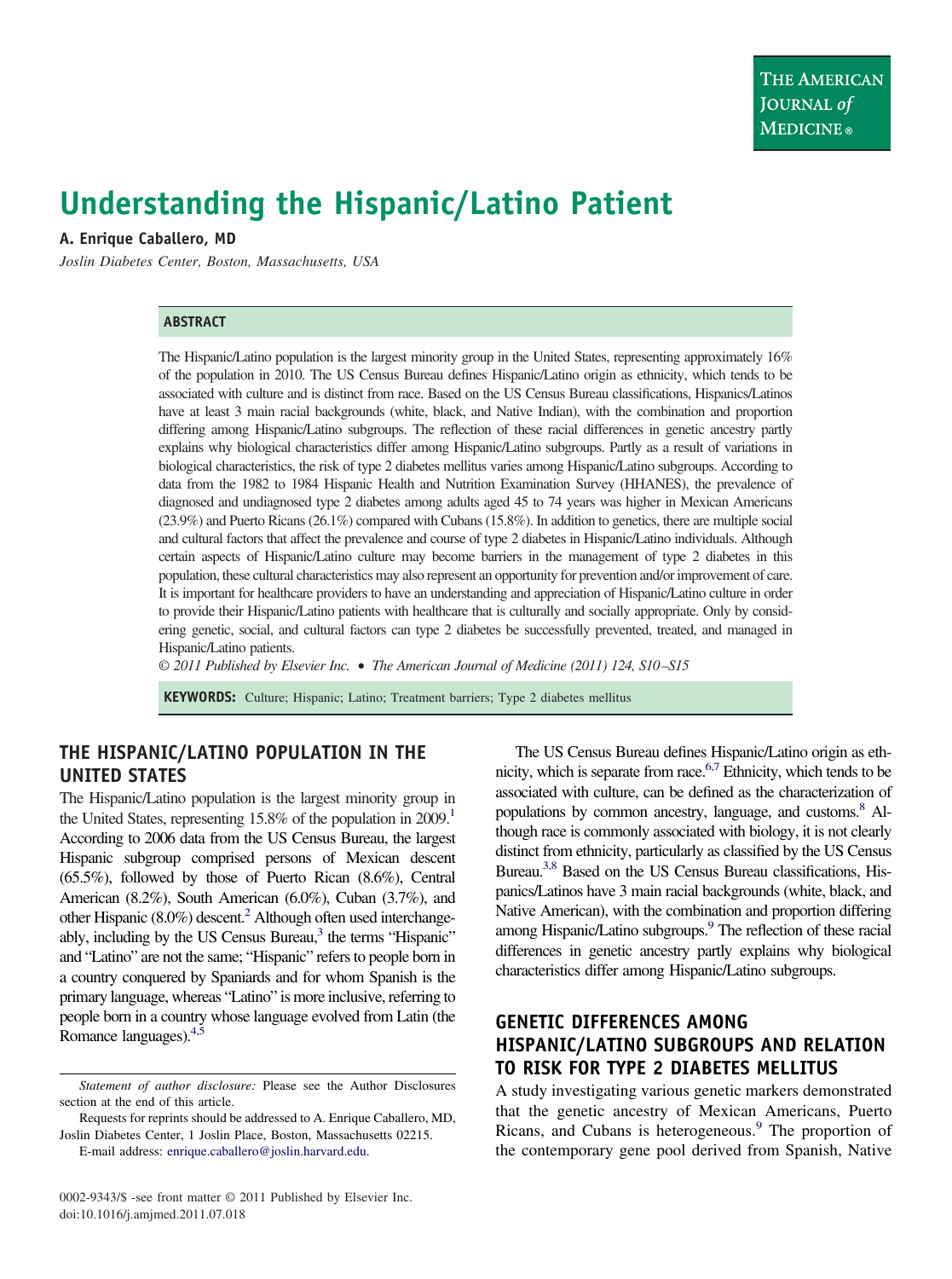

<span id="page-1-0"></span>Figure 1 Genetic ancestry of Mexican Americans, Puerto Ricans, and Cubans. (Adapted with permission from Diabetes Care ©1991, the American Diabetes Association.<sup>9</sup>).

American, and West African ancestry for Mexican Americans, Puerto Ricans, and Cubans is shown in **[Figure 1](#page-1-0)**. [9](#page-4-6)

Studies have shown that the risk of type 2 diabetes mellitus varies among Hispanic/Latino subgroups. According to data from the 1982 to 1984 Hispanic Health and Nutrition Examination Survey (HHANES), the prevalence of diagnosed and undiagnosed type 2 diabetes among adults aged 45 to 74 years was higher in Mexican Americans (23.9%) and Puerto Ricans (26.1%) compared with Cubans  $(15.8\%)$ .<sup>[10](#page-4-7)</sup> More recent data from the National Health Interview Survey (NHIS), conducted from 1997 to 2005, indicated that the prevalence of self-reported type 2 diabetes was 11.0% in Puerto Ricans, 10.2% in Mexican Americans, 8.8% in Cubans, 6.2% in Mexicans, 5.2% in Dominicans, 4.0% in Central and South Americans, and 7.8% in other Hispanics.<sup>11</sup> This variation in risk appears to be related, at least partly, to differences in genetic ancestry. In an analysis of 14 different Native American and Mexican American populations, type 2 diabetes prevalence became greater with increasing percentage of Native American genetic admixture.<sup>12,13</sup> As such, the higher risk of type 2 diabetes observed in Mexican Americans relative to other Hispanic/ Latino subgroups may be a function of their greater proportion of Native American ancestry. Interestingly, studies have shown that a genetic variant of the adenosine triphosphate– binding cassette transporter A1 derived from Native American ancestry influences the risk of type 2 diabetes, $^{14}$  $^{14}$  $^{14}$  and affects obesity and high-density lipoprotein cholesterol levels in Mexican Americans.[15](#page-4-11)

European ancestry may also affect susceptibility to type 2 diabetes in Mexican American populations. When populations from Texas, Mexico, and Spain were analyzed, the age- and sex-adjusted prevalence of type 2 diabetes in Spain was higher than that of non-Hispanic whites from Texas but lower than populations of Mexican origin,  $16$  suggesting that Spanish ancestry may contribute to the higher type 2 diabetes susceptibility of Mexican Americans. Although a study of populations from Mexico and Colombia showed that a greater percentage of European ancestry was associated with a lower type 2 diabetes risk, this association was significantly attenuated in the Mexican population and eliminated in the Colombian population after adjustment for socioeconomic status.<sup>17</sup> Therefore, it appears that the prevalence of type 2 diabetes in Hispanics/Latinos is determined by genetic predisposition as well as social and cultural factors, such as socioeconomic and education levels. For example, the Cuban population in the United States has a higher level of income and education relative to other Hispanic subgroups, such as Mexican Americans and Puerto Ricans, which may account for the lower rate of type 2 diabetes reported in Cubans in the HHANES.<sup>10</sup>

# **CHALLENGES AND OPPORTUNITIES IN TREATING HISPANIC/LATINO PATIENTS WITH TYPE 2 DIABETES MELLITUS**

Although genetics clearly contribute to the risk of type 2 diabetes in Hispanics/Latinos, a number of cultural factors may affect type 2 diabetes outcomes.<sup>[4,5,18](#page-4-3)</sup> A list of key challenges in the treatment and prevention of type 2 diabetes among Hispanic/Latino patients is presented in **[Table 1](#page-1-1)**. While these cultural factors may affect the prevention and treatment of type 2 diabetes, they may also offer opportunities to increase awareness of the disease and improve its treatment.

# **Effect of Hispanic/Latino Culture on Personal Relationships and Beliefs**

For Hispanics/Latinos, loyalty to the extended family is more important than the needs of the individual, a concept known as *familismo*. 18-20 Hispanics/Latinos seek encouragement, direction, and advice from a large number of family members[.20,21](#page-4-14) Although *familismo* is an important motivator for disease self-management, $^{21}$  it can also render

<span id="page-1-1"></span>**Table 1** Key challenges in the treatment and prevention of type 2 diabetes mellitus in Hispanic/Latino patients

- This population is rapidly increasing in the United States
- Strong genetic and lifestyle risk factors for type 2 diabetes
- Increased risk of complications
- Delayed diagnosis
- Unacceptable glycemic control and healthcare outcomes
- Multiple social, economic, and cultural factors influencing care
- General lack of cultural awareness among healthcare providers
- Insufficient culturally oriented programs and activities
- Limited interaction time in current clinical encounters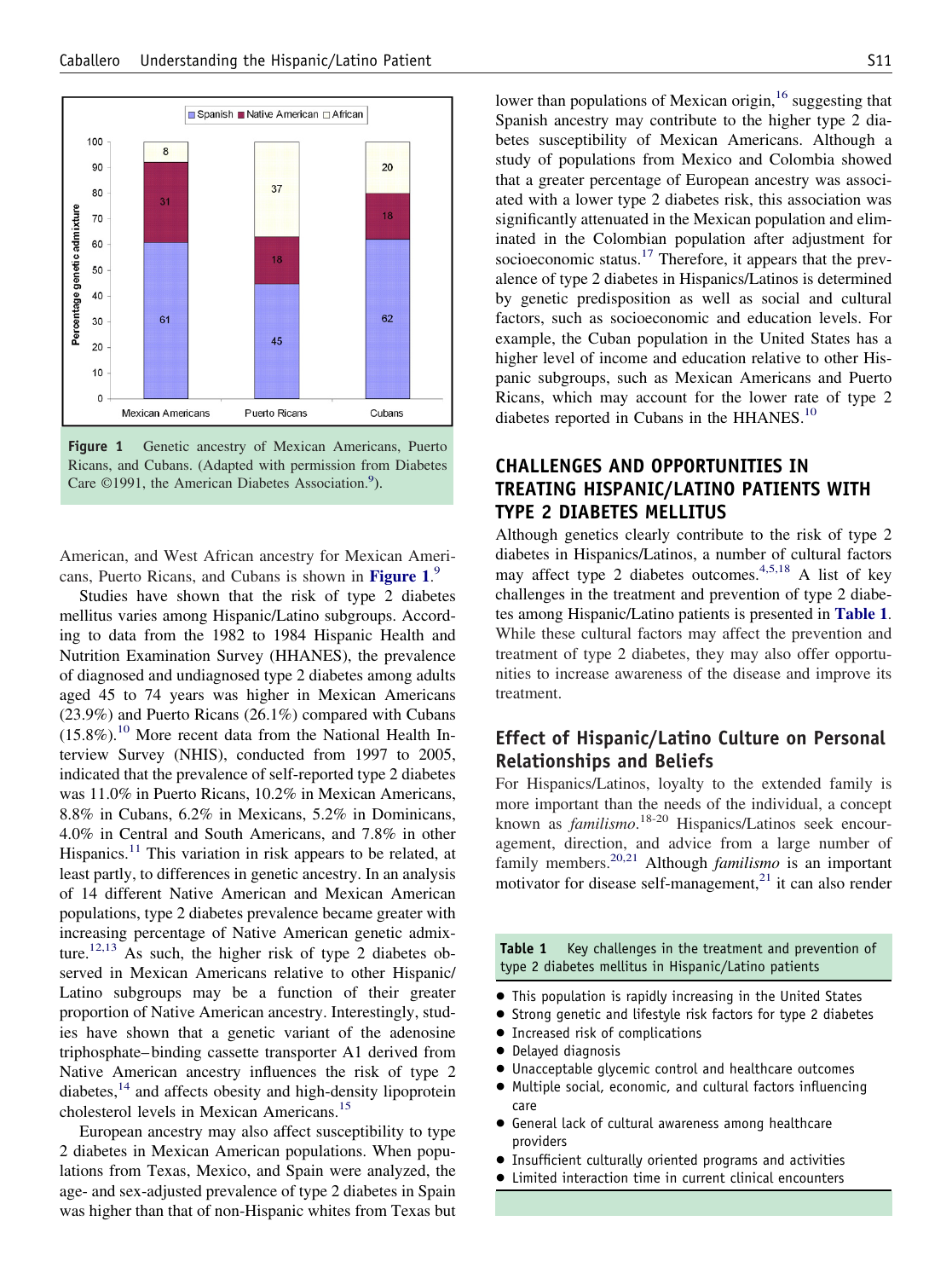it difficult for patients to make independent decisions. For example, patients may feel they have to discuss treatment options, such as taking certain medications and/or making lifestyle modifications, with family members before making a decision.<sup>[20](#page-4-14)</sup>

In many Hispanic/Latino families, women are the primary caretakers, and being a wife and mother are consid-ered the most important roles for women.<sup>[19,22](#page-4-16)</sup> Within the family, women usually possess the most knowledge about healthcare.[22](#page-4-17) Thus, despite the prevalence of *machismo*, Hispanic/Latino men often speak to their wives first for advice about their health concerns.[22,23](#page-4-17) (*Machismo* is a cultural term for a set of identities and attitudes associated with the Hispanic concept of masculinity.) Men are expected to behave in ways that are considered masculine, or *macho.*[24](#page-4-18) *Machismo* can refer to positive qualities expected of Hispanic/Latino men, such as having a strong work ethic, being a good provider, and protecting their families, as well as behaviors thought to "prove" manhood, such as heavy drinking and risk-taking[.19](#page-4-16) Because of *machismo,* Hispanic/ Latino men often believe that enduring pain is necessary and that visiting a physician is a sign of weakness.<sup>22,23,25</sup> Therefore, they may avoid seeing a physician for as long as possible, and their wives often have to encourage them to schedule an appointment.<sup>[23](#page-4-19)</sup> However, *machismo* can also have positive effects on men's health. Because of the cultural expectations that men must work and earn a living, they will likely seek help if illness affects their ability to fulfill these obligations.<sup>[22](#page-4-17)</sup> In addition to encouraging men to seek medical assistance, wives and other female family members often accompany men to their healthcare visits. $^{22}$  $^{22}$  $^{22}$ Consequently, providing education about type 2 diabetes to the wives of Hispanic/Latino men could be an effective strategy to increase their adherence to treatment, as well as improve their self-management behaviors. It might also be beneficial to remind men that their health is connected to their ability to provide for their family.<sup>[23](#page-4-19)</sup>

Other cultural concepts that influence health behavior in Hispanics/Latinos are *fatalismo* and *personalismo*. *Fatalismo* refers to the belief that individuals cannot alter their disease process because it is part of their destiny.<sup>5,18,23</sup> Thus, *fatalismo* may result in Hispanic/Latino patients being less likely to adhere to their recommended treatment plan.[26](#page-4-21) *Personalismo* refers to the expectation that a Hispanic/Latino individual will develop a personal relationship with their healthcare provider.  $4,5,18,19$  Thus, some Hispanic/ Latino patients may prefer a healthcare provider who engages in close physical contact (e.g., handshakes and hugging) and shows a genuine interest in their life.<sup>4,20</sup> A perceived lack of *personalismo* on the part of the healthcare provider could lead to the patient being dissatisfied with their care and, therefore, not returning for subsequent visits. $4,19$ 

Religious beliefs also play an important role in health-care among Hispanics/Latinos.<sup>[27](#page-4-22)</sup> In a survey of 104 Hispanic patients with diabetes, 78% believed they had the disease because it was God's will, and 81% thought that only God could control their disease.<sup>28</sup> Such a fatalistic view could mean that Hispanic/Latino patients have less motivation to actively manage their type 2 diabetes. Conversely, strong religious beliefs can have a positive effect on type 2 diabetes management. For example, in surveys of Hispanic/Latino patients with type 2 diabetes, religion was frequently mentioned as a support system, providing strength to cope with their disease, the ability to face their fears and remain positive, and hope that a cure would be provided by God.<sup>25,29,30</sup>

## **Effect of Hispanic/Latino Culture on Lifestyle and Body Image**

An unhealthy diet and lack of leisure-time physical activity/ exercise are factors associated with an increased risk of developing type 2 diabetes,  $31-35$  and may contribute to the high prevalence of type 2 diabetes in Hispanics/Latinos living in the United States. The commonality of these lifestyle risk factors in the United States may help explain why the prevalence of type 2 diabetes in Hispanics/Latinos in the United States is usually higher than that in the countries of origin. For example, an analysis of the San Antonio Heart Study and the Mexico City Diabetes Study showed that the age- and sex-adjusted incidence of type 2 diabetes was significantly higher among Mexican Americans living in San Antonio, Texas, than Mexicans living in Mexico City, Mexico.<sup>36</sup>

Correct nutrition is important for the management of type 2 diabetes, but some aspects of Hispanic/Latino culture can make it difficult for Hispanics/Latinos to maintain a healthy diet. First, traditional Hispanic/Latino foods can be high in fat and calories.<sup>37</sup> A dietary analysis conducted as part of the San Antonio Heart Study reported that Mexican Americans consumed significantly more carbohydrates and saturated fats than non-Hispanic whites.<sup>[38](#page-4-28)</sup> In addition, Hispanic/Latino family celebrations may involve social pressure to overeat[.37](#page-4-27) The cultural value *simpatia,* a deferent compliance with others' wishes in order to maintain interpersonal relationships, means that declining food at a social occasion is impolite and socially unacceptable. $2^{1,37}$  Another important characteristic of Hispanic/Latino culture is that families often eat meals together at home. As such, it can be difficult to modify the meal plan for an individual with type 2 diabetes because the entire family will be affected. $20$ However, eating together can provide an opportunity to improve the eating patterns of the entire family, which may be especially beneficial for Hispanic/Latino children, an increasing number of whom are overweight/obese and ex-hibit metabolic and vascular abnormalities.<sup>[39](#page-4-29)</sup> Therefore, the family environment, including shared meals, may represent an opportunity to improve glycemic control among those with type 2 diabetes as well as prevent or delay the development of the disease in those at risk.

Hispanics/Latinos in the United States are less likely to exercise than non-Hispanic whites. Data from the 2004 to 2006 NHIS revealed that a higher proportion of Hispanics/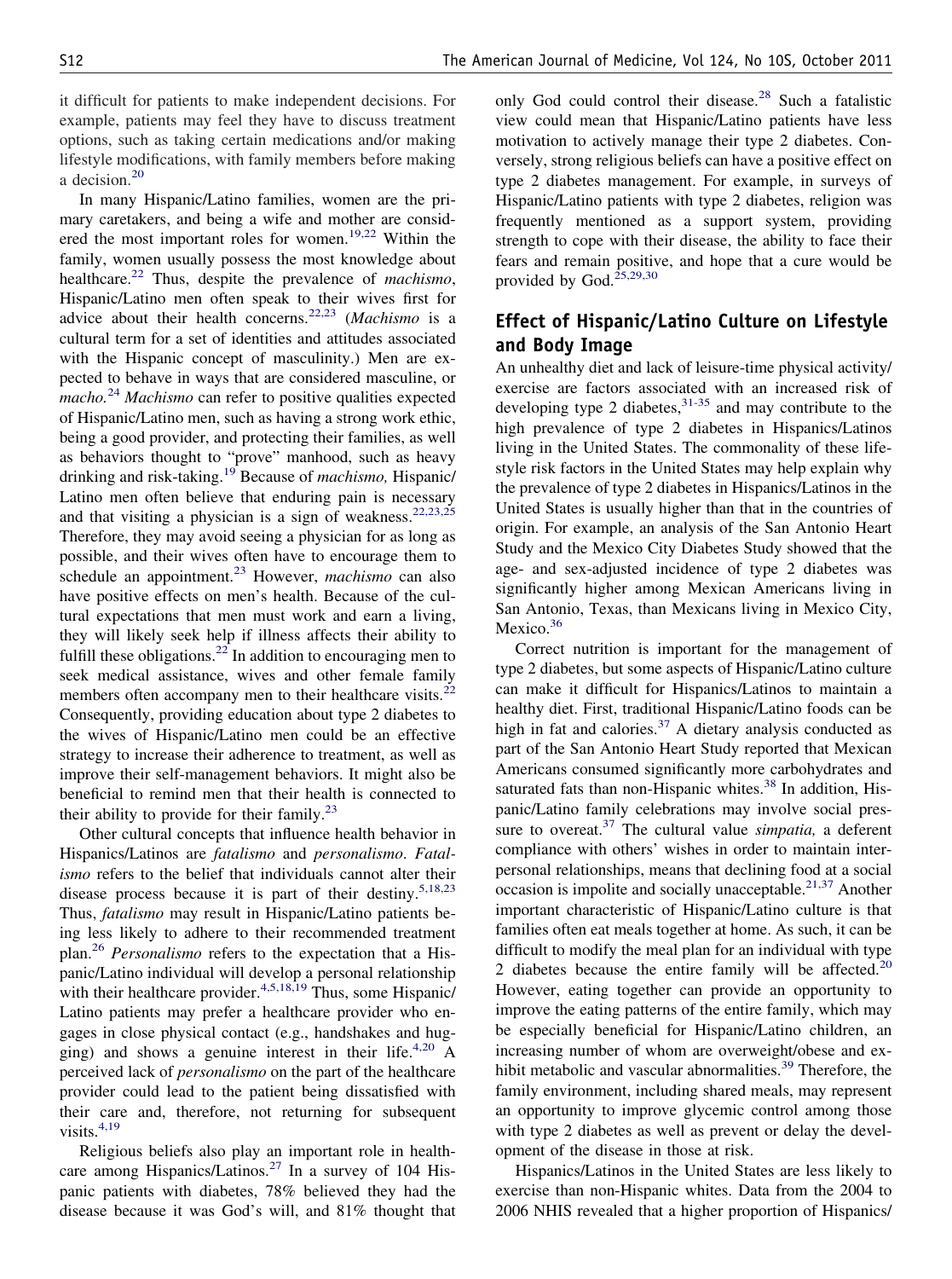Latinos are physically inactive compared with non-Hispanic whites  $(53.6\%$  and  $34.8\%$ , respectively).<sup>[40](#page-4-30)</sup> In a cross-sectional analysis of the 1992 Health and Retirement Study, the proportion of Hispanics/Latinos who never engaged in light or vigorous leisure-time physical activity was higher than the proportion of non-Hispanic whites. $41$  Perception of health and body image is also influenced by the Hispanic/ Latino culture. Physical robustness may be equated with physical health, especially among older Hispanics/Latinos[.5,18](#page-4-20) As a result, Hispanics/Latinos may be less likely to perceive themselves as overweight. $42$  Together, these factors may influence the prevalence of type 2 diabetes in the Hispanic/Latino population.

# **Effect of Hispanic/Latino Culture on Attitudes Regarding Type 2 Diabetes Mellitus**

Fears about type 2 diabetes and its treatment are common among Hispanics/Latinos.<sup>[20,43](#page-4-14)</sup> For example, in a treatment program for Hispanic/Latino patients with type 2 diabetes, 43% thought insulin caused blindness.  $20,44$  Similarly, in a survey of Mexican Americans with type 2 diabetes, 43% believed that insulin could cause serious health problems, including blindness (mentioned by 25% of those surveyed)[.43](#page-5-2) These patients were also afraid that being prescribed insulin indicated that their disease had become very serious.<sup>43</sup> Fears regarding type 2 diabetes, which may be caused by a lack of healthcare knowledge, can negatively affect treatment adherence.<sup>20</sup> For example, studies have shown that adherence to treatment<sup>45</sup> and type 2 diabetes self-management<sup>46</sup> are better in patients with higher education levels, whereas patients with less education are more likely to switch treatment regimens.<sup>46</sup> Consequently, patients with higher income and education levels are more likely to be in self-reported excellent or good health,  $45,46$ whereas patients with lower education levels are more likely to experience deteriorating health over time.<sup>[46](#page-5-4)</sup> These results suggest that fears regarding type 2 diabetes and its treatment may be more common in patients with a lower socioeconomic status.

Hispanics/Latinos have several beliefs regarding the cause of type 2 diabetes. The most common of these include heredity, eating a diet high in fat or sugar, engaging in minimal exercise, being overweight, being too thin, bad behaviors such as drinking and smoking, and *susto*. [27](#page-4-22) (*Susto*, or "fright of surprise," is a cultural belief that an emotional response to a specific startling event makes a person susceptible to disease.) A number of studies have reported that Hispanics/Latinos believe that type 2 diabetes is a very serious illness that would shorten their lives, and that they live in fear of its consequences.<sup>[27](#page-4-22)</sup> Hispanic/Latino patients have also reported that the disease affects how they feel about themselves, how they feel others perceive them, and their role in society (i.e., they felt the disease had become their identity). $21,27$ 

All of the above are common factors that may be present in Hispanic/Latino patients with type 2 diabetes. However, it is important to not create a stereotype and expect all factors to be present in all individuals. Ultimately, the healthcare provider must evaluate the medical, social, and cultural factors for each individual in order to create an integrated and appropriate treatment plan.

## **SUMMARY**

The risk of type 2 diabetes is particularly high in Hispanics/ Latinos in the United States and varies among subgroups. Although this increased risk is partly caused by genetic influences, a number of socioeconomic and cultural factors, including *familismo*, *fatalismo*, *machismo*, *personalismo*, and *simpatia*, may also affect healthcare outcomes in Hispanic/Latino patients. While these factors are not necessarily present in all individuals, an awareness of Hispanic/ Latino culture is important in order to provide patients with healthcare that is more culturally and socially appropriate. Some aspects of Hispanic/Latino culture may represent an opportunity for the improvement of type 2 diabetes care and prevention. For example, knowing that family members are often directly involved in helping Hispanic/Latino patients manage their disease should encourage clinicians to devise treatment plans that actively engage family members to improve their chance of success. Furthermore, because Hispanics/Latinos usually eat together as a family, a change in meal plan for the patient with type 2 diabetes translates into an improvement in the eating habits of the entire family, possibly helping to delay or prevent the disease in other family members. However, other aspects of Hispanic/Latino culture may be seen as challenges in the prevention and treatment of type 2 diabetes because patients may have difficulty making decisions and communicating with healthcare providers, may believe that their disease is beyond their control, and may be less likely to exercise and/or perceive themselves as overweight. Finally, Hispanic/Latino patients often have unfounded fears about type 2 diabetes and its treatment, which may be owing to a lack of knowledge and can make patients less likely to adhere to treatment. Importantly, healthcare providers must become more aware of these cultural factors in order to improve the management of type 2 diabetes in this high-risk population. Only by considering all of these factors can type 2 diabetes be successfully prevented, treated, and managed in Hispanic/Latino patients.

### **ACKNOWLEDGMENTS**

Medical writing services and editorial assistance provided by Karen Stauffer, PhD, and Lucy Whitehouse, of *in*Science Communications, a Wolters Kluwer business, were funded by Daiichi Sankyo, Inc.

## **AUTHOR DISCLOSURES**

The author of this article has disclosed the following industry relationships: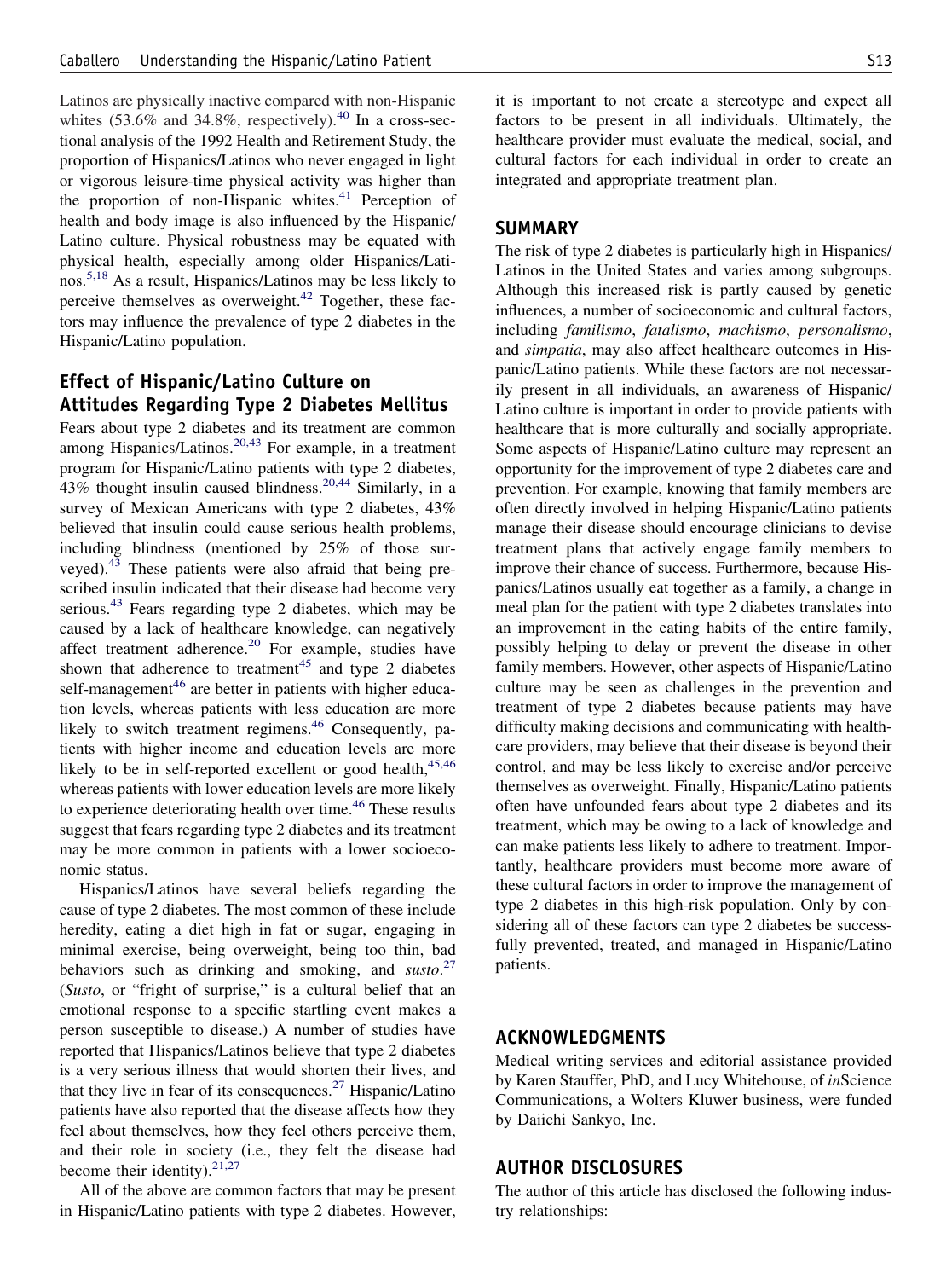**A. Enrique Caballero, MD,** reports no relationships to disclose with any manufacturer of a product or device discussed in this supplement.

#### <span id="page-4-0"></span>**References**

- 1. US Census Bureau. State & County QuickFacts. 2010. Available at: [http://quickfacts.census.gov/qfd/states/00000.html.](http://quickfacts.census.gov/qfd/states/00000.html) Accessed March 3, 2011.
- <span id="page-4-1"></span>2. US Census Bureau. Current Population Survey, Annual Social and Economic Supplement. 2006. Available at: [http://www.census.gov/](http://www.census.gov/population/socdemo/hispanic/cps2006/CPS_Powerpoint_2006.pdf) [population/socdemo/hispanic/cps2006/CPS\\_Powerpoint\\_2006.pdf.](http://www.census.gov/population/socdemo/hispanic/cps2006/CPS_Powerpoint_2006.pdf) Accessed March 3, 2011.
- <span id="page-4-2"></span>3. Executive Office of the President, Office of Management and Budget, Office of Information and Regulatory Affairs. Revisions to the standards for the classification of federal data on race and ethnicity. 1997. Available at: [http://www.whitehouse.gov/omb/fedreg\\_1997standards.](http://www.whitehouse.gov/omb/fedreg_1997standards) Accessed March 4, 2011.
- <span id="page-4-20"></span><span id="page-4-3"></span>4. Flores G. Culture and the patient-physician relationship: achieving cultural competency in health care. *J Pediatr*. 2000;136:14-23.
- 5. Caballero AE. Type 2 diabetes in the Hispanic or Latino population: challenges and opportunities. *Curr Opin Endocrinol Diabetes Obes*. 2007;14:151-157.
- <span id="page-4-4"></span>6. US Census Bureau. US Census Bureau guidance on the presentation and comparison of race and Hispanic origin data. 2003. Available at: [http://www.census.gov/population/www/socdemo/compraceho.html.](http://www.census.gov/population/www/socdemo/compraceho.html) Accessed January 17, 2011.
- 7. US Census Bureau. Overview of race and Hispanic origin. 2000. Available at: [http://www.census.gov/prod/2001pubs/cenbr01-1.pdf.](http://www.census.gov/prod/2001pubs/cenbr01-1.pdf) Accessed January 17, 2011.
- <span id="page-4-5"></span>8. American Anthropological Association. American Anthropological Association response to OMB directive 15: race and ethnic standards for federal statistics and administrative reporting. 1997. Available at: [http://www.aaanet.org/gvt/ombdraft.htm.](http://www.aaanet.org/gvt/ombdraft.htm) Accessed January 17, 2011.
- <span id="page-4-7"></span><span id="page-4-6"></span>9. Hanis CL, Hewett-Emmett D, Bertin TK, Schull WJ. Origins of US Hispanics: implications for diabetes. *Diabetes Care*. 1991;14:618-627.
- 10. Flegal KM, Ezzati TM, Harris MI, et al. Prevalence of diabetes in Mexican Americans, Cubans, and Puerto Ricans from the Hispanic Health and Nutrition Examination Survey, 1982–1984. *Diabetes Care*. 1991;14:628-638.
- <span id="page-4-8"></span>11. Borrell LN, Crawford ND, Dallo FJ, Baquero MC. Self-reported diabetes in Hispanic subgroup, non-Hispanic black, and non-Hispanic white populations: National Health Interview Survey, 1997–2005. *Public Health Rep*. 2009;124:702-710.
- <span id="page-4-9"></span>12. Chakraborty R. Gene admixture in human populations: model and predictions. *Am J Phys Anthropol*. 1986;28(Suppl 7):1-43.
- <span id="page-4-10"></span>13. Stern MP, Haffner SM. Type II diabetes and its complications in Mexican Americans. *Diabetes Metab Rev*. 1990;6:29-45.
- 14. Villarreal-Molina MT, Flores-Dorantes MT, Arellano-Campos O, et al. Association of the ATP-binding cassette transporter A1 R230C variant with early-onset type 2 diabetes in a Mexican population. *Diabetes*. 2008;57:509-513.
- <span id="page-4-11"></span>15. Villarreal-Molina MT, Aguilar-Salinas CA, Rodriguez-Cruz M, et al. The ATP-binding cassette transporter A1 R230C variant affects HDL cholesterol levels and BMI in the Mexican population: association with obesity and obesity-related comorbidities. *Diabetes*. 2007;56: 1881-1887.
- <span id="page-4-12"></span>16. Lorenzo C, Serrano-Rios M, Martinez-Larrad MT, et al, for the Spanish Insulin Resistance Study Group, the San Antonio Heart Study, and the Mexico City Diabetes Study. Was the historic contribution of Spain to the Mexican gene pool partially responsible for the higher prevalence of type 2 diabetes in Mexican-origin populations? *Diabetes Care*. 2001;24:2059-2064.
- <span id="page-4-13"></span>17. Florez JC, Price AL, Campbell D, et al. Strong association of socioeconomic status with genetic ancestry in Latinos: implications for admixture studies of type 2 diabetes. *Diabetologia*. 2009;52:1528- 1536.
- 18. Caballero AE. Diabetes in the Hispanic or Latino population: genes, environment, culture, and more. *Curr Diabetes Rep*. 2005;5:217-225.
- <span id="page-4-16"></span>19. Galanti GA. The Hispanic family and male-female relationships: an overview. *J Transcult Nurs*. 2003;14:180-185.
- <span id="page-4-15"></span><span id="page-4-14"></span>20. Caballero AE. Cultural competence in diabetes mellitus care: an urgent need. *Insulin*. 2007;2:80-91.
- <span id="page-4-17"></span>21. Weiler DM, Crist JD. Diabetes self-management in a Latino social environment. *Diabetes Educ*. 2009;35:285-292.
- <span id="page-4-19"></span>22. Sobralske MC. Health care seeking among Mexican American men. *J Transcult Nurs*. 2006;17:129-138.
- 23. Hunter JB, Fernandez ML, Lacy-Martinez CR, Dunne-Sosa AM, Coe MK. Male preventive health behaviors: perceptions from men, women, and clinical staff along the US–Mexico border. *Am J Mens Health*. 2007;1:242-249.
- <span id="page-4-24"></span><span id="page-4-18"></span>24. Sobralske M. Machismo sustains health and illness beliefs of Mexican American men. *J Am Acad Nurse Pract*. 2006;18:348-350.
- 25. Larkey LK, Hecht ML, Miller K, Alatorre C. Hispanic cultural norms for health-seeking behaviors in the face of symptoms. *Health Educ Behav*. 2001;28:65-80.
- <span id="page-4-21"></span>26. Schwab T, Meyer J, Merrell R. Measuring attitudes and health beliefs among Mexican Americans with diabetes. *Diabetes Educ*. 1994;20: 221-227.
- <span id="page-4-23"></span><span id="page-4-22"></span>27. Hatcher E, Whittemore R. Hispanic adults' beliefs about type 2 diabetes: clinical implications. *J Am Acad Nurse Pract*. 2007;19:536-545.
- 28. Zaldivar A, Smolowitz J. Perceptions of the importance placed on religion and folk medicine by non-Mexican-American Hispanic adults with diabetes. *Diabetes Educ*. 1994;20:303-306.
- 29. Rivera Adams C. Lessons learned from urban Latinas with type 2 diabetes mellitus. *J Transcult Nurs*. 2003;14:255-265.
- 30. Quatromoni PA, Milbauer M, Posner BM, Carballeira NP, Brunt M, Chipkin SR. Use of focus groups to explore nutrition practices and health beliefs of urban Caribbean Latinos with diabetes. *Diabetes Care*. 1994;17:869-873.
- <span id="page-4-25"></span>31. Fung TT, McCullough M, van Dam RM, Hu FB. A prospective study of overall diet quality and risk of type 2 diabetes in women. *Diabetes Care*. 2007;30:1753-1757.
- 32. Hu FB, Sigal RJ, Rich-Edwards JW, et al. Walking compared with vigorous physical activity and risk of type 2 diabetes in women: a prospective study. *JAMA*. 1999;282:1433-1439.
- 33. Hu FB, Leitzmann MF, Stampfer MJ, Colditz GA, Willett WC, Rimm EB. Physical activity and television watching in relation to risk for type 2 diabetes mellitus in men. *Arch Intern Med*. 2001;161:1542- 1548.
- 34. Laaksonen DE, Lakka HM, Salonen JT, Niskanen LK, Rauramaa R, Lakka TA. Low levels of leisure-time physical activity and cardiorespiratory fitness predict development of the metabolic syndrome. *Diabetes Care*. 2002;25:1612-1618.
- 35. Millen BE, Pencina MJ, Kimokoti RW, et al. Nutritional risk and the metabolic syndrome in women: opportunities for preventive intervention from the Framingham Nutrition Study. *Am J Clin Nutr*. 2006;84: 434-441.
- <span id="page-4-26"></span>36. Burke JP, Williams K, Haffner SM, Villalpando CG, Stern MP. Elevated incidence of type 2 diabetes in San Antonio, Texas, compared with that of Mexico City, Mexico. *Diabetes Care*. 2001; 24:1573-1578.
- <span id="page-4-27"></span>37. Castro FG, Shaibi GQ, Boehm-Smith E. Ecodevelopmental contexts for preventing type 2 diabetes in Latino and other racial/ethnic minority populations. *J Behav Med*. 2009;32:89-105.
- <span id="page-4-28"></span>38. Haffner SM, Knapp JA, Hazuda HP, Stern MP, Young EA. Dietary intakes of macronutrients among Mexican Americans and Anglo Americans: the San Antonio Heart Study. *Am J Clin Nutr*. 1985; 42:1266-1275.
- <span id="page-4-29"></span>39. Caballero AE, Bousquet-Santos K, Robles-Osorio L, et al. Overweight Latino children and adolescents have marked endothelial dysfunction and subclinical vascular inflammation in association with excess body fat and insulin resistance. *Diabetes Care*. 2008;31:576-582.
- <span id="page-4-30"></span>40. Barnes PM, Adams PF, Powell-Griner E. Health characteristics of the Asian adult population: United States, 2004–2006. *Adv Data*. 2008;394:1-22.